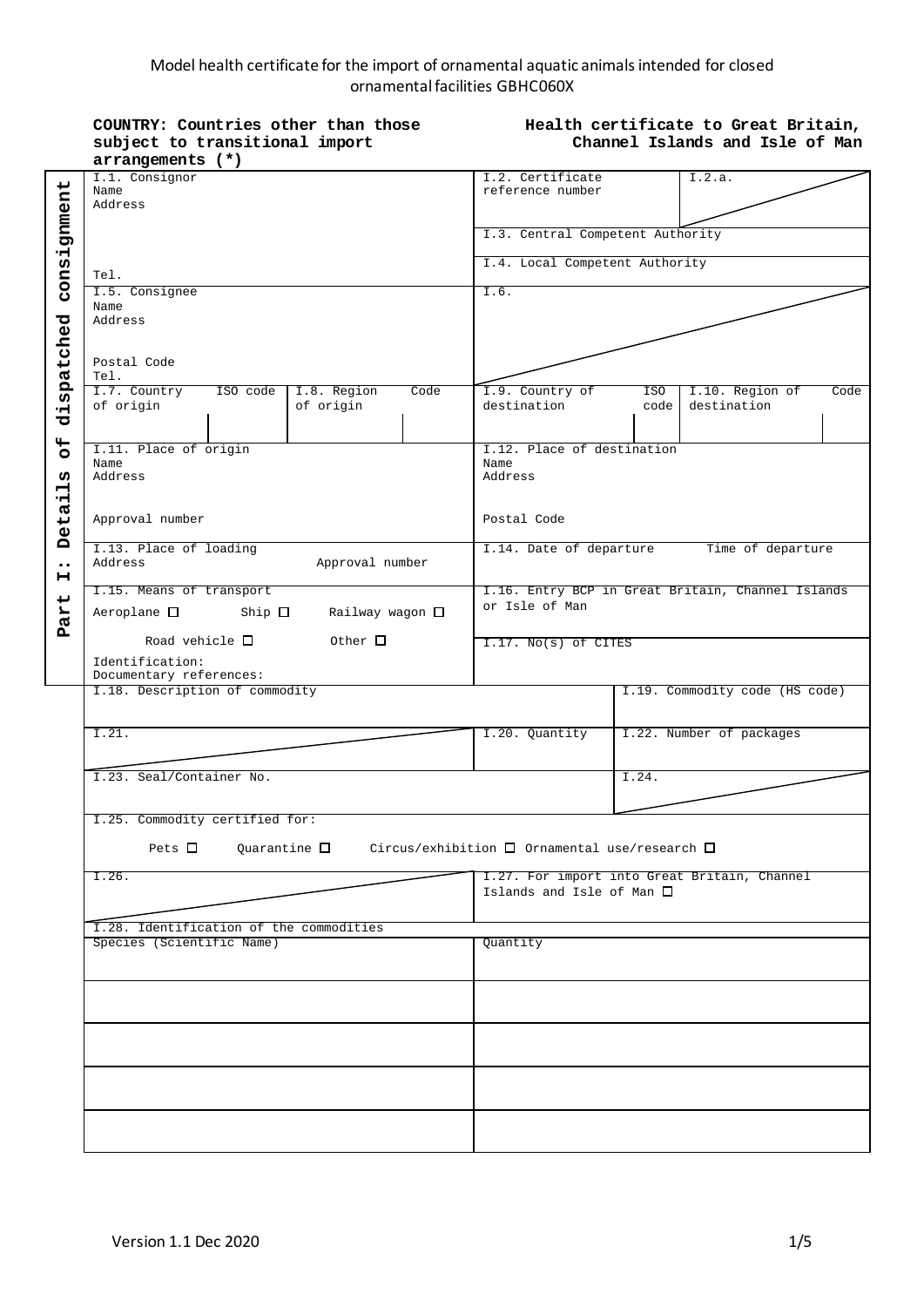|                  | COUNTRY: Countries other than those |  |  |  |  |  |
|------------------|-------------------------------------|--|--|--|--|--|
|                  | subject to transitional import      |  |  |  |  |  |
| arrangamanta (*) |                                     |  |  |  |  |  |

### **Ornamental aquatic animals intended for closed ornamental facilities**

|                                                                                                                                                                                                                                                                                                                                                                                                                                                     | arrangements (*)                                                                                                                                                                                                                                                                |                                                                                                                                                                                                                                                                         |                                                                                                                                                                                                                                                                                                                                                                                                                                                   |                                                                                                                                                                                                                  |                                       |      |  |  |
|-----------------------------------------------------------------------------------------------------------------------------------------------------------------------------------------------------------------------------------------------------------------------------------------------------------------------------------------------------------------------------------------------------------------------------------------------------|---------------------------------------------------------------------------------------------------------------------------------------------------------------------------------------------------------------------------------------------------------------------------------|-------------------------------------------------------------------------------------------------------------------------------------------------------------------------------------------------------------------------------------------------------------------------|---------------------------------------------------------------------------------------------------------------------------------------------------------------------------------------------------------------------------------------------------------------------------------------------------------------------------------------------------------------------------------------------------------------------------------------------------|------------------------------------------------------------------------------------------------------------------------------------------------------------------------------------------------------------------|---------------------------------------|------|--|--|
| 6 <sub>0</sub><br>٠H.                                                                                                                                                                                                                                                                                                                                                                                                                               |                                                                                                                                                                                                                                                                                 | II. Health information                                                                                                                                                                                                                                                  |                                                                                                                                                                                                                                                                                                                                                                                                                                                   |                                                                                                                                                                                                                  | II.a. Certificate<br>reference number | II.b |  |  |
| cat:                                                                                                                                                                                                                                                                                                                                                                                                                                                | II.1.                                                                                                                                                                                                                                                                           | General requirements                                                                                                                                                                                                                                                    |                                                                                                                                                                                                                                                                                                                                                                                                                                                   |                                                                                                                                                                                                                  |                                       |      |  |  |
| ۰H<br>Ψİ<br>٠H                                                                                                                                                                                                                                                                                                                                                                                                                                      |                                                                                                                                                                                                                                                                                 | I, the undersigned official inspector, hereby certify that the ornamental aquatic animals<br>referred to in Part I of this certificate:                                                                                                                                 |                                                                                                                                                                                                                                                                                                                                                                                                                                                   |                                                                                                                                                                                                                  |                                       |      |  |  |
| Cert:                                                                                                                                                                                                                                                                                                                                                                                                                                               |                                                                                                                                                                                                                                                                                 |                                                                                                                                                                                                                                                                         |                                                                                                                                                                                                                                                                                                                                                                                                                                                   | II.1.1. have been inspected within 72 hours of loading, and showed no clinical signs of disease;                                                                                                                 |                                       |      |  |  |
| II.1.2. are not subject to any prohibitions due to unresolved increased mortality; and<br>$\bullet\bullet$                                                                                                                                                                                                                                                                                                                                          |                                                                                                                                                                                                                                                                                 |                                                                                                                                                                                                                                                                         |                                                                                                                                                                                                                                                                                                                                                                                                                                                   |                                                                                                                                                                                                                  |                                       |      |  |  |
| н<br>н                                                                                                                                                                                                                                                                                                                                                                                                                                              |                                                                                                                                                                                                                                                                                 |                                                                                                                                                                                                                                                                         | II.1.3. are not intended for destruction or slaughter for the eradication of diseases.                                                                                                                                                                                                                                                                                                                                                            |                                                                                                                                                                                                                  |                                       |      |  |  |
| ى<br><b>ER</b>                                                                                                                                                                                                                                                                                                                                                                                                                                      | II.2.                                                                                                                                                                                                                                                                           | $(1)(2)(3)$ [Requirements for species susceptible to Epizootic haematopoietic necrosis (EHN), Bonamia<br>exitiosa, Perkinsus marinus, Mikrocytos mackini, Taura syndrome and/or Yellowhead disease                                                                      |                                                                                                                                                                                                                                                                                                                                                                                                                                                   |                                                                                                                                                                                                                  |                                       |      |  |  |
| д<br>I, the undersigned official inspector, hereby certify that the ornamental aquatic animals<br>referred to above:                                                                                                                                                                                                                                                                                                                                |                                                                                                                                                                                                                                                                                 |                                                                                                                                                                                                                                                                         |                                                                                                                                                                                                                                                                                                                                                                                                                                                   |                                                                                                                                                                                                                  |                                       |      |  |  |
|                                                                                                                                                                                                                                                                                                                                                                                                                                                     |                                                                                                                                                                                                                                                                                 | and                                                                                                                                                                                                                                                                     | either $^{(1)(4)}$ [originate from a country/territory, zone or compartment declared free from $^{(1)}$ [EHN]<br><sup>(1)</sup> [Bonamia exitiosa] <sup>(1)</sup> [Perkinsus marinus] <sup>(1)</sup> [Mikrocytos mackini] <sup>(1)</sup> [Taura syndrome]<br>$^{(1)}$ [Yellowhead disease] in accordance with the relevant OIE Standard by the competent<br>authority of the country of origin, or via a process equivalent to Decision 2009/177, |                                                                                                                                                                                                                  |                                       |      |  |  |
|                                                                                                                                                                                                                                                                                                                                                                                                                                                     |                                                                                                                                                                                                                                                                                 |                                                                                                                                                                                                                                                                         | (i)                                                                                                                                                                                                                                                                                                                                                                                                                                               | where the relevant disease(s) is (are) notifiable to the competent authority and<br>reports of suspicion of infection of the relevant disease(s) must be immediately<br>investigated by the competent authority; |                                       |      |  |  |
|                                                                                                                                                                                                                                                                                                                                                                                                                                                     |                                                                                                                                                                                                                                                                                 |                                                                                                                                                                                                                                                                         | (iii)                                                                                                                                                                                                                                                                                                                                                                                                                                             | all introduction of species susceptible to the relevant disease(s) come from an<br>area declared free of the disease(s); and                                                                                     |                                       |      |  |  |
|                                                                                                                                                                                                                                                                                                                                                                                                                                                     |                                                                                                                                                                                                                                                                                 |                                                                                                                                                                                                                                                                         | (iii)                                                                                                                                                                                                                                                                                                                                                                                                                                             | species susceptible to the relevant disease(s) are not vaccinated against the<br>relevant disease $(s)$ ];                                                                                                       |                                       |      |  |  |
|                                                                                                                                                                                                                                                                                                                                                                                                                                                     |                                                                                                                                                                                                                                                                                 | $(1)(4)(5)$ [have been subject to quarantine in accordance with Decision 2008/946/EC].]<br>or                                                                                                                                                                           |                                                                                                                                                                                                                                                                                                                                                                                                                                                   |                                                                                                                                                                                                                  |                                       |      |  |  |
|                                                                                                                                                                                                                                                                                                                                                                                                                                                     | II.3.                                                                                                                                                                                                                                                                           | $^{(1)(2)(3)}$ [Requirements for species susceptible to Viral haemorrhagic septicaemia (VHS), Infectious<br>haematopoietic necrosis (IHN), Infectious salmon anaemia (ISA), Koi herpes virus (KHV),<br>Marteilia refringens, Bonamia ostreae, and/or White spot disease |                                                                                                                                                                                                                                                                                                                                                                                                                                                   |                                                                                                                                                                                                                  |                                       |      |  |  |
|                                                                                                                                                                                                                                                                                                                                                                                                                                                     | I, the undersigned official inspector, hereby certify that the ornamental aquatic animals<br>referred to above:                                                                                                                                                                 |                                                                                                                                                                                                                                                                         |                                                                                                                                                                                                                                                                                                                                                                                                                                                   |                                                                                                                                                                                                                  |                                       |      |  |  |
| either $^{(1)(5)}$ [originate from a country/territory, zone or compartment declared free from $^{(1)}$ [VHS]<br><sup>(1)</sup> [IHN] <sup>(1)</sup> [ISA] <sup>(1)</sup> [KHV] <sup>(1)</sup> [Marteilia refringens] <sup>(1)</sup> [Bonamia ostreae] <sup>(1)</sup> [White spot<br>disease] in accordance with the relevant OIE Standard by the competent authority of the<br>country of origin, or via a process equivalent to Decision 2009/177 |                                                                                                                                                                                                                                                                                 |                                                                                                                                                                                                                                                                         |                                                                                                                                                                                                                                                                                                                                                                                                                                                   |                                                                                                                                                                                                                  |                                       |      |  |  |
|                                                                                                                                                                                                                                                                                                                                                                                                                                                     |                                                                                                                                                                                                                                                                                 | and                                                                                                                                                                                                                                                                     | (i)                                                                                                                                                                                                                                                                                                                                                                                                                                               | where the relevant disease(s) is (are) notifiable to the competent authority<br>and reports of suspicion of infection of the relevant disease(s) must be<br>immediately investigated by the competent authority, |                                       |      |  |  |
|                                                                                                                                                                                                                                                                                                                                                                                                                                                     |                                                                                                                                                                                                                                                                                 |                                                                                                                                                                                                                                                                         | (iii)                                                                                                                                                                                                                                                                                                                                                                                                                                             | all introduction of species susceptible to the relevant disease(s) come from<br>an area declared free of the disease(s), and                                                                                     |                                       |      |  |  |
|                                                                                                                                                                                                                                                                                                                                                                                                                                                     |                                                                                                                                                                                                                                                                                 |                                                                                                                                                                                                                                                                         | (iii)                                                                                                                                                                                                                                                                                                                                                                                                                                             | species susceptible to the relevant disease(s) are not vaccinated against the<br>relevant disease(s)]                                                                                                            |                                       |      |  |  |
|                                                                                                                                                                                                                                                                                                                                                                                                                                                     |                                                                                                                                                                                                                                                                                 | or                                                                                                                                                                                                                                                                      |                                                                                                                                                                                                                                                                                                                                                                                                                                                   | $(1)(3)(5)$ [have been subject to quarantine in accordance with Decision 2008/946/EC].]                                                                                                                          |                                       |      |  |  |
|                                                                                                                                                                                                                                                                                                                                                                                                                                                     | II.4.<br>Transport and labelling requirements<br>I, the undersigned official inspector, hereby certify that:<br>II.4.1. the ornamental aquatic animals referred to above are placed under conditions, including with a<br>water quality, that do not alter their health status; |                                                                                                                                                                                                                                                                         |                                                                                                                                                                                                                                                                                                                                                                                                                                                   |                                                                                                                                                                                                                  |                                       |      |  |  |
|                                                                                                                                                                                                                                                                                                                                                                                                                                                     |                                                                                                                                                                                                                                                                                 |                                                                                                                                                                                                                                                                         |                                                                                                                                                                                                                                                                                                                                                                                                                                                   |                                                                                                                                                                                                                  |                                       |      |  |  |
|                                                                                                                                                                                                                                                                                                                                                                                                                                                     |                                                                                                                                                                                                                                                                                 |                                                                                                                                                                                                                                                                         |                                                                                                                                                                                                                                                                                                                                                                                                                                                   |                                                                                                                                                                                                                  |                                       |      |  |  |
| II.4.2. the transport container is clean and disinfected or previously unused: and                                                                                                                                                                                                                                                                                                                                                                  |                                                                                                                                                                                                                                                                                 |                                                                                                                                                                                                                                                                         |                                                                                                                                                                                                                                                                                                                                                                                                                                                   |                                                                                                                                                                                                                  |                                       |      |  |  |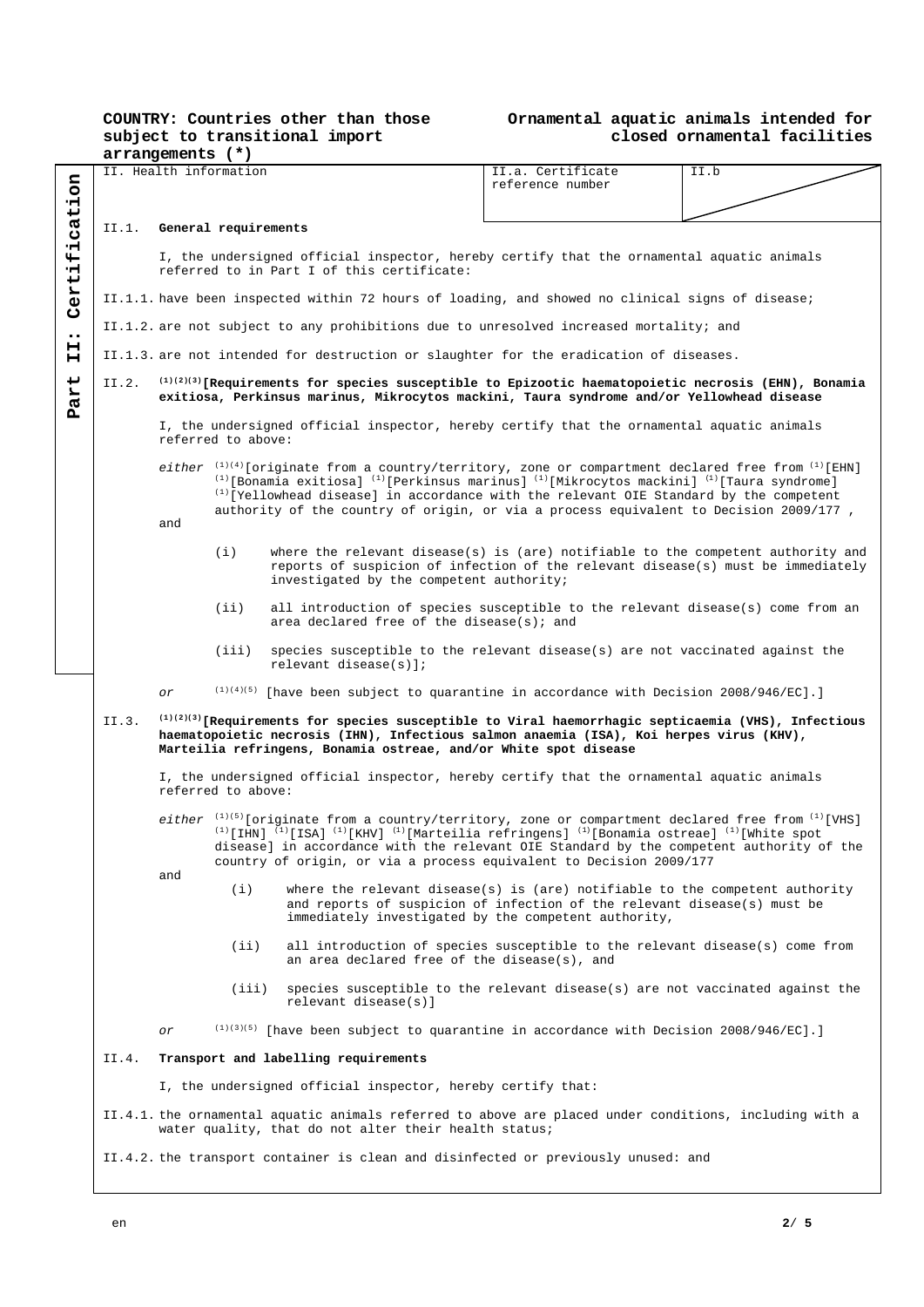# **COUNTRY: Countries other than those subject to transitional import**

### **Ornamental aquatic animals intended for closed ornamental facilities**

| arrangements (*) |                                                                                                                                       |                                                                                                                                                    |                   |      |  |  |  |
|------------------|---------------------------------------------------------------------------------------------------------------------------------------|----------------------------------------------------------------------------------------------------------------------------------------------------|-------------------|------|--|--|--|
|                  |                                                                                                                                       | II. Health information                                                                                                                             | II.a. Certificate | II.b |  |  |  |
|                  |                                                                                                                                       |                                                                                                                                                    | reference number  |      |  |  |  |
|                  |                                                                                                                                       |                                                                                                                                                    |                   |      |  |  |  |
|                  |                                                                                                                                       |                                                                                                                                                    |                   |      |  |  |  |
|                  |                                                                                                                                       |                                                                                                                                                    |                   |      |  |  |  |
|                  |                                                                                                                                       | II.4.3. the consignment is identified by a legible label on the exterior of the container with the                                                 |                   |      |  |  |  |
|                  |                                                                                                                                       | relevant information referred to in boxes I.7 to I.13 of Part I of this certificate, and the                                                       |                   |      |  |  |  |
|                  |                                                                                                                                       | following statement:                                                                                                                               |                   |      |  |  |  |
|                  |                                                                                                                                       |                                                                                                                                                    |                   |      |  |  |  |
|                  | either $(1)$ ["Ornamental $(1)$ [fish] $(1)$ [molluscs] $(1)$ [crustaceans] intended for closed ornamental                            |                                                                                                                                                    |                   |      |  |  |  |
|                  | facilities in Great Britain"]                                                                                                         |                                                                                                                                                    |                   |      |  |  |  |
|                  |                                                                                                                                       |                                                                                                                                                    |                   |      |  |  |  |
|                  | $(1)$ ["Ornamental $(1)$ [fish] $(1)$ [molluscs] $(1)$ [crustaceans] intended for quarantine in Great<br>or<br>Britain"]              |                                                                                                                                                    |                   |      |  |  |  |
|                  |                                                                                                                                       |                                                                                                                                                    |                   |      |  |  |  |
| II.5.            |                                                                                                                                       | (1)(3)(6) [Requirements for species susceptible to Spring viraemia of carp (SVC), Bacterial kidney                                                 |                   |      |  |  |  |
|                  |                                                                                                                                       | disease (BKD), Infectious pancreatic necrosis virus (IPN) and Infection with Gyrodactylus                                                          |                   |      |  |  |  |
|                  | salaris (GS)                                                                                                                          |                                                                                                                                                    |                   |      |  |  |  |
|                  |                                                                                                                                       |                                                                                                                                                    |                   |      |  |  |  |
|                  |                                                                                                                                       | I, the undersigned official inspector, hereby certify that the ornamental aquatic animals                                                          |                   |      |  |  |  |
|                  |                                                                                                                                       | referred to above:                                                                                                                                 |                   |      |  |  |  |
|                  |                                                                                                                                       |                                                                                                                                                    |                   |      |  |  |  |
|                  |                                                                                                                                       | either $(1)$ originate from a country/territory or part thereof:                                                                                   |                   |      |  |  |  |
|                  |                                                                                                                                       |                                                                                                                                                    |                   |      |  |  |  |
|                  |                                                                                                                                       | (a) where $(1)$ [SVC] $(1)$ [GS] $(1)$ [BKD] $(1)$ [IPN] is (are) notifiable to the competent authority                                            |                   |      |  |  |  |
|                  |                                                                                                                                       | and reports of suspicion of infection of the relevant disease(s) must be                                                                           |                   |      |  |  |  |
|                  |                                                                                                                                       | immediately investigated by the competent authority;                                                                                               |                   |      |  |  |  |
|                  |                                                                                                                                       |                                                                                                                                                    |                   |      |  |  |  |
|                  |                                                                                                                                       | (b) where all introduction of species susceptible to the relevant disease(s) comply<br>with the requirements set in Part II.5 of this certificate; |                   |      |  |  |  |
|                  |                                                                                                                                       |                                                                                                                                                    |                   |      |  |  |  |
|                  |                                                                                                                                       |                                                                                                                                                    |                   |      |  |  |  |
|                  | (c) where species susceptible to the relevant disease(s) are not vaccinated against the<br>relevant disease( $s$ ); and               |                                                                                                                                                    |                   |      |  |  |  |
|                  |                                                                                                                                       |                                                                                                                                                    |                   |      |  |  |  |
|                  | (d) which comply with the requirements for disease freedom as regards $(1)$ [SVC] $(1)$ [GS]                                          |                                                                                                                                                    |                   |      |  |  |  |
|                  |                                                                                                                                       | $^{(1)}$ [BKD] $^{(1)}$ [IPN] laid down in the relevant OIE standard or at least equivalent to                                                     |                   |      |  |  |  |
|                  |                                                                                                                                       | the process in Decision 2009/177.]                                                                                                                 |                   |      |  |  |  |
|                  |                                                                                                                                       |                                                                                                                                                    |                   |      |  |  |  |
|                  | оr                                                                                                                                    | $(1)(3)$ [have been subject to quarantine under conditions at least equivalent to those                                                            |                   |      |  |  |  |
|                  | laid down in Decision 2008/946/EC. ]]                                                                                                 |                                                                                                                                                    |                   |      |  |  |  |
|                  |                                                                                                                                       |                                                                                                                                                    |                   |      |  |  |  |
| II.6             |                                                                                                                                       | $(1)(7)$ [Requirements for species susceptible to OsHV-1 $\mu$ var                                                                                 |                   |      |  |  |  |
|                  |                                                                                                                                       |                                                                                                                                                    |                   |      |  |  |  |
|                  |                                                                                                                                       | I, the undersigned official inspector, hereby certify that the ornamental aquatic animals                                                          |                   |      |  |  |  |
|                  |                                                                                                                                       | referred to above,                                                                                                                                 |                   |      |  |  |  |
|                  |                                                                                                                                       |                                                                                                                                                    |                   |      |  |  |  |
|                  |                                                                                                                                       | either $\binom{1}{1}$ [originate from a country/territory, zone or compartment:                                                                    |                   |      |  |  |  |
|                  |                                                                                                                                       | (a) where OsHV-1 µvar is notifiable to the competent authority and reports of suspicion of                                                         |                   |      |  |  |  |
|                  |                                                                                                                                       | infection of the relevant disease must be immediately investigated by the competent                                                                |                   |      |  |  |  |
|                  |                                                                                                                                       | authority,                                                                                                                                         |                   |      |  |  |  |
|                  |                                                                                                                                       |                                                                                                                                                    |                   |      |  |  |  |
|                  |                                                                                                                                       |                                                                                                                                                    |                   |      |  |  |  |
|                  | (b) where all introduction of species susceptible to OsHV-1 µvar comply with the<br>requirements set out in II.6 of this certificate, |                                                                                                                                                    |                   |      |  |  |  |
|                  |                                                                                                                                       |                                                                                                                                                    |                   |      |  |  |  |
|                  | and which comply with requirements for disease freedom equivalent to those laid down in                                               |                                                                                                                                                    |                   |      |  |  |  |
|                  | in Decision 2009/177, ]]                                                                                                              |                                                                                                                                                    |                   |      |  |  |  |
|                  |                                                                                                                                       |                                                                                                                                                    |                   |      |  |  |  |
|                  |                                                                                                                                       | and/or $\binom{1}{1}$ [have been subject to quarantine under conditions at least equivalent to those laid                                          |                   |      |  |  |  |
|                  | down in Decision 2008/946/EC.]]                                                                                                       |                                                                                                                                                    |                   |      |  |  |  |
|                  |                                                                                                                                       |                                                                                                                                                    |                   |      |  |  |  |
|                  |                                                                                                                                       |                                                                                                                                                    |                   |      |  |  |  |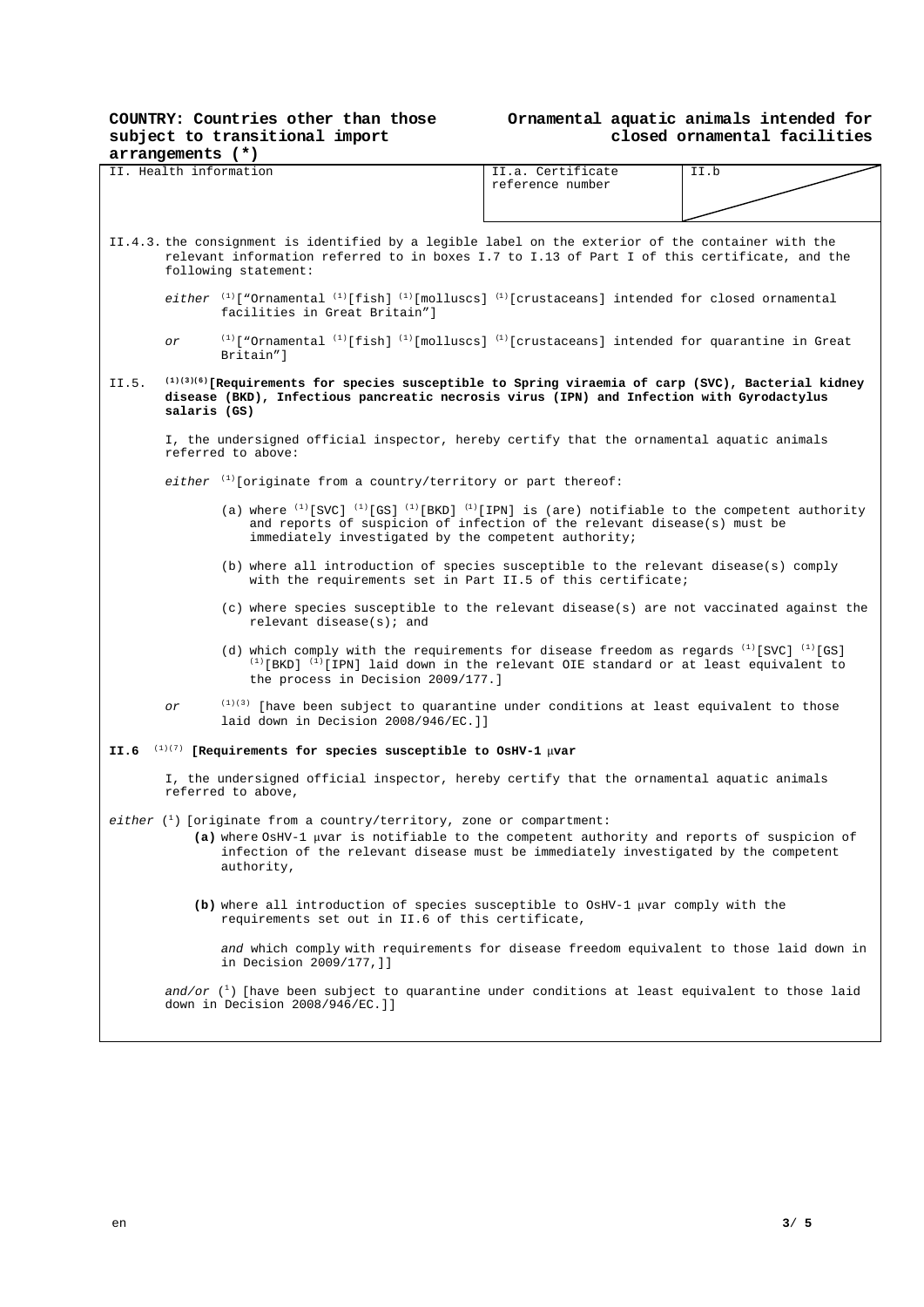#### **Ornamental aquatic animals intended for closed ornamental facilities**

| arrangements (*)       |                                                                                                                                                                                                                                                                                                                                                                                                                                                                                                                                                                                                                                                                                                                                                                                |                                       |      |  |  |  |  |
|------------------------|--------------------------------------------------------------------------------------------------------------------------------------------------------------------------------------------------------------------------------------------------------------------------------------------------------------------------------------------------------------------------------------------------------------------------------------------------------------------------------------------------------------------------------------------------------------------------------------------------------------------------------------------------------------------------------------------------------------------------------------------------------------------------------|---------------------------------------|------|--|--|--|--|
| II. Health information |                                                                                                                                                                                                                                                                                                                                                                                                                                                                                                                                                                                                                                                                                                                                                                                | II.a. Certificate<br>reference number | II.b |  |  |  |  |
| Notes                  |                                                                                                                                                                                                                                                                                                                                                                                                                                                                                                                                                                                                                                                                                                                                                                                |                                       |      |  |  |  |  |
|                        | (*) Those countries subject to the transitional import arrangements include: an EU member State;<br>Liechtenstein; Norway; Iceland; Switzerland and Faroe Islands.                                                                                                                                                                                                                                                                                                                                                                                                                                                                                                                                                                                                             |                                       |      |  |  |  |  |
|                        | References to Great Britain in this certificate include Channel Islands and Isle of Man.                                                                                                                                                                                                                                                                                                                                                                                                                                                                                                                                                                                                                                                                                       |                                       |      |  |  |  |  |
|                        | References to European Union legislation within this certificate are references to direct EU<br>legislation which has been retained in Great Britain (retained EU law as defined in the European<br>Union (Withdrawal) Act 2018).                                                                                                                                                                                                                                                                                                                                                                                                                                                                                                                                              |                                       |      |  |  |  |  |
| Part I:                |                                                                                                                                                                                                                                                                                                                                                                                                                                                                                                                                                                                                                                                                                                                                                                                |                                       |      |  |  |  |  |
|                        | Box I.19: Use the appropriate Harmonised System (HS) codes of the World Customs<br>Organisation of the following headings: 0301, 0306, 0307, 0308 or 0511.                                                                                                                                                                                                                                                                                                                                                                                                                                                                                                                                                                                                                     |                                       |      |  |  |  |  |
|                        | Box I.20 and I.28: As regards quantity, give the total number in kg, except for the<br>ornamental fish.                                                                                                                                                                                                                                                                                                                                                                                                                                                                                                                                                                                                                                                                        |                                       |      |  |  |  |  |
|                        | Box I.25: Use the option "Pets" for ornamental aquatic animals intended for pet shops or<br>similar businesses for further sale, "Circus/exhibition" for ornamental aquatic animals<br>intended for exhibition aquaria or similar businesses not for further sale and<br>"Quarantine" if the ornamental aquatic animals are intended for a quarantine facility.                                                                                                                                                                                                                                                                                                                                                                                                                |                                       |      |  |  |  |  |
| Part II:               |                                                                                                                                                                                                                                                                                                                                                                                                                                                                                                                                                                                                                                                                                                                                                                                |                                       |      |  |  |  |  |
| (1)                    | Keep as appropriate.                                                                                                                                                                                                                                                                                                                                                                                                                                                                                                                                                                                                                                                                                                                                                           |                                       |      |  |  |  |  |
| (2)                    | Parts II.2 and II.3 of this certificate only applies to species susceptible to one or<br>more of the diseases referred to in the heading of the part concerned. Susceptible<br>species are listed in Annex 1A to Regulation (EC) 1251/2008.                                                                                                                                                                                                                                                                                                                                                                                                                                                                                                                                    |                                       |      |  |  |  |  |
| (3)                    | Consignments of ornamental aquatic animals may be imported regardless of the<br>requirements in Parts II.2 and II.3 if they are intended for a quarantine facility<br>complying with the requirements laid down in Decision 2008/946/EC.                                                                                                                                                                                                                                                                                                                                                                                                                                                                                                                                       |                                       |      |  |  |  |  |
| (4)                    | To be authorised into Great Britain one of these statements must be kept if the<br>consignments contain species susceptible to EHN. Bonamia exitiosa, Perkinsus marinus,<br>Mikrocytos mackini, Taura syndrome and/or Yellowhead disease.                                                                                                                                                                                                                                                                                                                                                                                                                                                                                                                                      |                                       |      |  |  |  |  |
| (5)                    | To be authorised into Great Britain, zone or compartment declared free from VHS, IHN,<br>ISA, KHV, Marteilia refringens, Bonamia ostreae, or Whitespot disease or with a<br>surveillance or eradication programme drawn up, one of these statements must be kept if<br>the consignment contains species susceptible to the disease(s) for which disease freedom<br>or surveillance or eradication programme(s) apply(ies). Data on the disease status in<br>different parts of Great Britain are accessible at<br>https://www.gov.uk/guidance/report-serious-fish-or-shellfish-diseases#disease-status-<br>for-england-and-wales/<br>https://www.gov.scot/publications/registers-of-authorised-aquaculture-production-<br>businesses-and-authorised-processing-establishments/ |                                       |      |  |  |  |  |
|                        | https://www.gov.scot/publications/health-status-of-fish-and-shellfish-diseases-in-<br>scotland/                                                                                                                                                                                                                                                                                                                                                                                                                                                                                                                                                                                                                                                                                |                                       |      |  |  |  |  |
| (6)                    | Part II.5 of this certificate only applies to consignments intended for Great Britain or<br>part thereof which is regarded as disease-free, or subject to a surveillance or<br>eradication programme as regards SVC, BKD, IPN or GS, and the consignment comprises<br>species listed in Schedule 1 to The Aquatic Animal Health (England and Wales)<br>Regulations 2009 or The Aquatic Animal Health (Scotland) Regulations 2009 as susceptible<br>to the disease(s) for which the disease-free status or programme(s) apply(ies).                                                                                                                                                                                                                                             |                                       |      |  |  |  |  |
|                        | Part II.5 also applies to consignments of fish of any species originating from waters<br>where species listed in Schedule 1 to The Aquatic Animal Health (England and Wales)<br>Regulations 2009 or The Aquatic Animal Health (Scotland) Regulations 2009 as species                                                                                                                                                                                                                                                                                                                                                                                                                                                                                                           |                                       |      |  |  |  |  |

susceptible to infection with GS, are present, where those consignments are intended for Great Britain or part thereof listed in Annex I to Decision 2010/221/EU as free of GS.